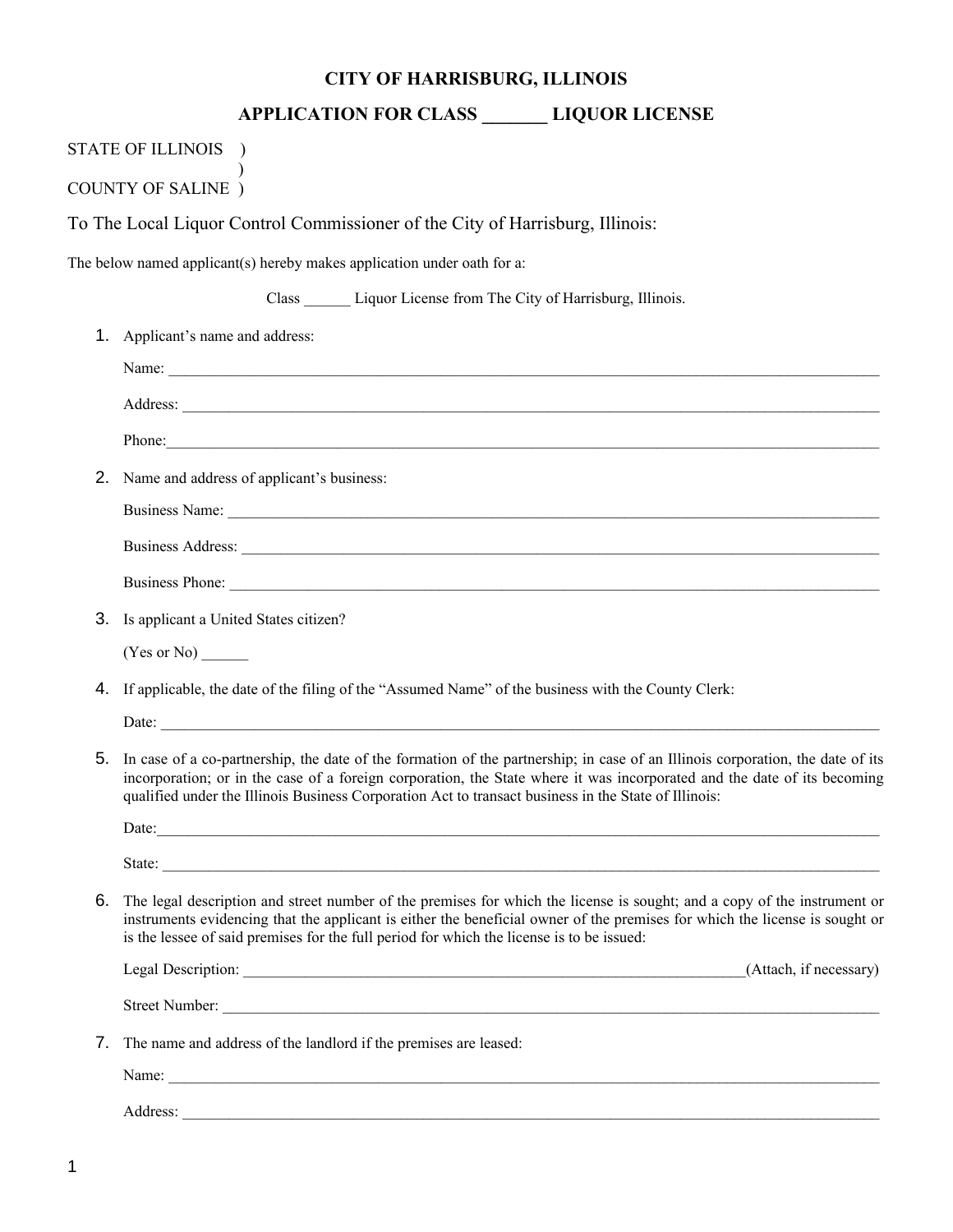8. The date of application for state liquor license and whether same was granted, denied or withdrawn:

|    | Granted ________ Denied ________ Withdrawn ______                                                                                                                                                                                                                                                                                                                                                                                                                     |
|----|-----------------------------------------------------------------------------------------------------------------------------------------------------------------------------------------------------------------------------------------------------------------------------------------------------------------------------------------------------------------------------------------------------------------------------------------------------------------------|
| 9. | The date of applicant's last application for a local liquor license and the name of the municipality to which such<br>application was made, and whether same was granted, denied or withdrawn:                                                                                                                                                                                                                                                                        |
|    |                                                                                                                                                                                                                                                                                                                                                                                                                                                                       |
|    |                                                                                                                                                                                                                                                                                                                                                                                                                                                                       |
|    | Granted Denied Withdrawn                                                                                                                                                                                                                                                                                                                                                                                                                                              |
|    | 10. Whether applicant has ever made an application for a liquor license which has been denied, and if so, the reasons therefor:                                                                                                                                                                                                                                                                                                                                       |
|    | (Yes or No)                                                                                                                                                                                                                                                                                                                                                                                                                                                           |
|    | ,我们也不能在这里的人,我们也不能在这里的人,我们也不能在这里的人,我们也不能在这里的人,我们也不能在这里的人,我们也不能在这里的人,我们也不能在这里的人,我们也<br>11. Whether applicant has ever had any previous liquor license suspended or revoked, and if so, the reasons therefor:                                                                                                                                                                                                                                                            |
|    | (Yes or No)                                                                                                                                                                                                                                                                                                                                                                                                                                                           |
|    | 12. Whether applicant has ever been convicted of a gambling offense or felony, and if so, the particulars thereof:                                                                                                                                                                                                                                                                                                                                                    |
|    | (Yes or No)                                                                                                                                                                                                                                                                                                                                                                                                                                                           |
|    | 13. Whether applicant possesses a current Federal Wagering of Gaming Device Stamp, and if so, the reasons therefor:                                                                                                                                                                                                                                                                                                                                                   |
|    | (Yes or No)                                                                                                                                                                                                                                                                                                                                                                                                                                                           |
|    | 14. Whether the applicant or any other person, directly or indirectly, having an interest in said business or said premises, is a<br>public official, and if so the particulars thereof:                                                                                                                                                                                                                                                                              |
|    | (Yes or No)                                                                                                                                                                                                                                                                                                                                                                                                                                                           |
|    | 15. Whether, in case of an application for renewal of a license, the applicant has made any political contributions within the<br>past 2 years, and if so, the particulars thereof:                                                                                                                                                                                                                                                                                   |
|    | (Yes or No)                                                                                                                                                                                                                                                                                                                                                                                                                                                           |
|    | 16. The applicant's name, sex, date of birth, social security number, position and percentage of ownership in the business;<br>and the name, sex, date of birth, social security number, position and percentage of ownership in the business of every<br>sole owner, partner, corporate officer, director, manager and any person, who owns 5% or more of the shares of the<br>applicant's business entity or parent corporation of the applicant's business entity: |
|    |                                                                                                                                                                                                                                                                                                                                                                                                                                                                       |
|    | Sex ______; Date of birth: __________; Social Security Number: _________________                                                                                                                                                                                                                                                                                                                                                                                      |